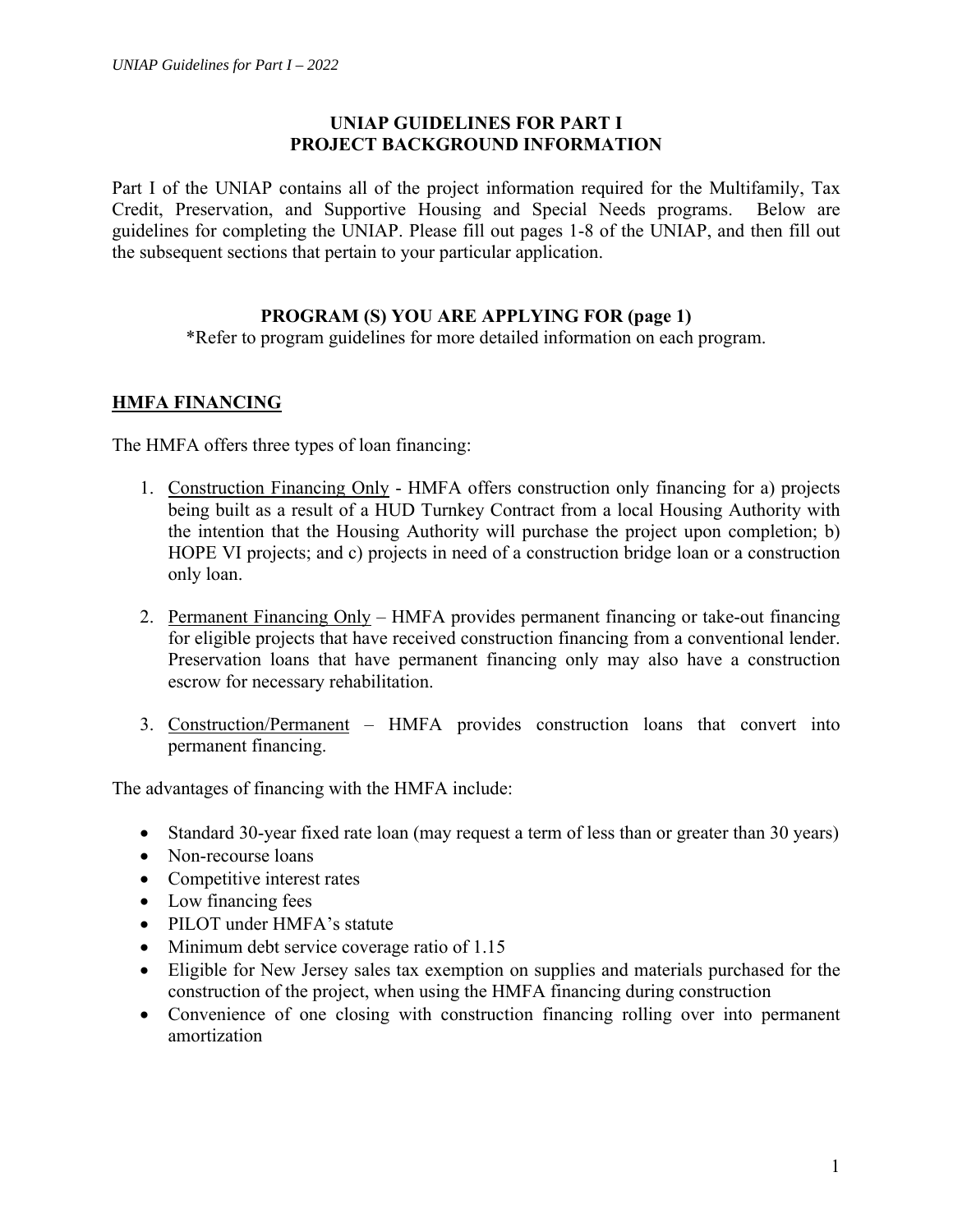### **HMFA FUNDING SOURCES:**

Tax-Exempt Bonds (Volume Cap) - Projects using tax-exempt financing are subject to restrictions under the Internal Revenue Code and applicable U.S. Department of Treasury regulations. These regulations control such things as the low-or moderate-income occupancy requirements as well as the use of the building. The bonds are subject to statewide volume cap.

501(c)(3) Tax-Exempt Bonds - The bonds are an alternative means of financing residential rental projects that avoid many of the restrictions of tax-exempt bonds. The borrower must meet the requirements for a charitable, religious or educational organization under Section 501(c)(3) of the Internal Revenue Code.

Taxable Bonds – The HMFA can issue bonds that are not exempt from federal taxation and utilize the proceeds to fund mortgages. These bonds are generally less restrictive; however, they usually have an interest rate higher than tax-exempt bonds.

Conduit Financing – HMFA can assist developers of affordable rental housing by acting as a conduit issuer of tax-exempt multifamily housing revenue bonds in an effort to further its mission to provide safe, decent and affordable housing for all NJ residents. A conduit issue is generally defined as "the issuance of municipal securities by a governmental unit (the conduit issuer) to finance a project to be used by a third party", the security for which is "the credit of the conduit borrower or pledged revenues from the project financed, rather than the credit of the conduit issuer. Such securities do not constitute general obligations of the conduit issuer because the borrower is liable for generating the pledged revenues. The conduit program is available to projects for which the Agency's traditional loans, funded with tax-exempt bonds of the Agency, are less attractive. The Agency reserves the right to defer a developer's application for inclusion in a conduit issue to a traditional Agency financing program. The bonds shall be limited obligations of the Agency and will not constitute indebtedness of the Agency, nor the State of NJ. The payment obligation of the bonds issued remains the ownership entity of the project (the "Applicant". In addition, the Applicant procures the added security of credit enhancement. In this type of transaction, bondholders look to the credit enhancement for security, not the Agency's creditworthiness.

## **OTHER HMFA MULTIFAMILY LOAN PROGRAMS**

Special Needs Financing Programs – These Programs are designed to provide financing to create permanent supportive housing and community residences for individuals with special needs. HMFA has a variety of low-interest finance programs for non-profit and for profit developers and public entities to support the development of permanent supportive housing. Special needs populations include individuals and families that have a wide variety of needs, including individuals and families that are homeless, persons with developmental disabilities, persons with physical disabilities, mental illness, youth aging out of foster care, persons with HIV/AIDS, exoffenders, victims of domestic violence and other populations that benefit from supportive housing.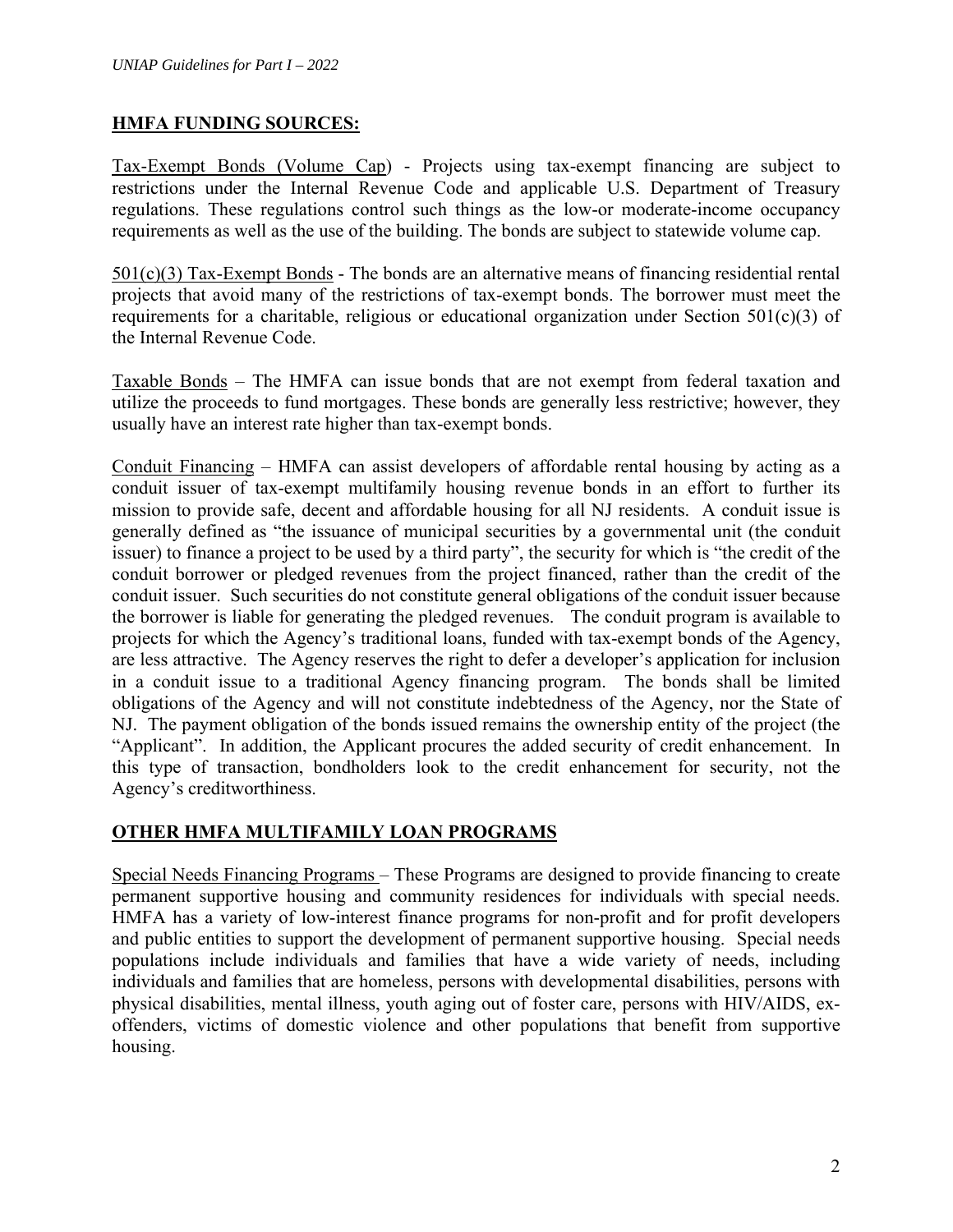Preservation Financing – HMFA provides financing for the preservation of existing deedrestricted affordable multifamily housing.

- Section  $8$  check if the project receives HUD Section 8 funding
- Section  $236$  check if the project receives HUD Section 236 funding
- Section  $202$  check if the project receives HUD Section 202 funding
- Other please describe program
- Current Mortgage Expiration please indicate date of expiration
- Interest Reduction Payment (IRP) or Housing Assistance Payment (HAP) Expiration – please indicate date of expiration

## **LOW INCOME HOUSING TAX CREDITS (LIHTC Program)**

The tax credit program was created to encourage the construction or rehabilitation of housing for low-income persons. The tax credit provides a dollar for dollar reduction to offset an owner's federal tax liability on ordinary income. Tax credit interest may be syndicated or sold to generate equity for the development, thus reducing the amount of mortgage financing. The tax credit frequently provides the last critical element to ensure financial feasibility.

4% Credit (federally subsidized) - Developers using tax-exempt bond financing may be eligible for 4% tax credits provided the project meets the requirements established in the Qualified Allocation Plan and the Internal Revenue Code. The Code establishes, among other things, that 50% of the aggregate basis plus the cost of land must be funded with tax-exempt bond proceeds. The equity generated from the tax credits provides approximately 30% of the funding needed for the project. Applications are accepted on a rolling basis.

 $9\%$  Credit (non-federally subsidized) – Projects that do not utilize tax-exempt bond financing may be eligible for 9% credits, but must compete for the allocation of these credits. HMFA typically has one competitive round each year in the summer. The equity generated from the sale of tax credits provides approximately 70% of the funding needed for the project.

# **PROJECT CLASSIFICATION** (page 2)

Family: Check this box if any or all of the housing units in your project are non-age restricted.

Senior Citizen: Check this box if the project meets one of the three categories of "housing for older persons" as defined in Section 807(b)(2) of the Fair Housing Act, 42 U.S.C. § 3607, as it may be amended.

- 1. At least 80 percent of the occupied units in the building are each occupied by at least one person 55 years or older and the property must be clearly intended for older persons as evidenced by policies and procedures that demonstrate the intent that the property be housing for older persons  $(55+)$ ;
- 2. All the residents are 62 or older; or
- 3. Housing that the Secretary of Housing and Urban Development has designated as housing for older persons.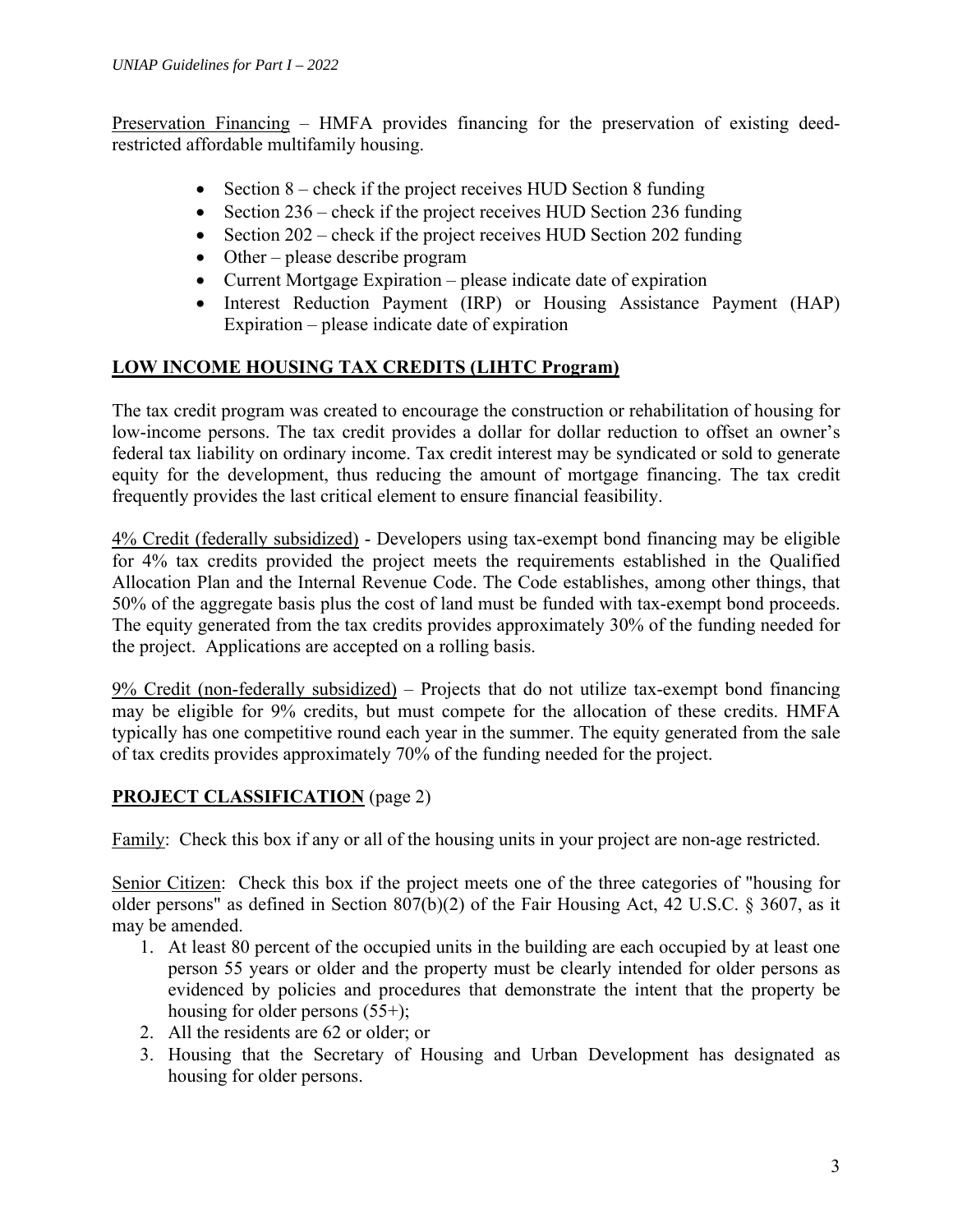Nonprofit Sponsored: Check this box if the general partner of the project meets the definition of "qualified nonprofit organization" under the New Jersey Qualified Allocation Plan and Section 42(h)(5)(B) of the Internal Revenue Code. (For definitions refer to the Qualified Allocation Plan for Low Income Housing Tax Credits.)

Scattered Site Single Family: Check this box if your project is providing single family homes over a number of scattered sites.

Scattered Site Duplex: Check this box if your project is providing duplex homes over a number of scattered sites.

Supportive Housing: Check this box if all or a certain number of units within the overall project are going to be designated for supportive housing.

Market: Check this box if a portion of the housing units in your project will be priced at unrestricted market rents.

Green Tax Credit Point: There are six (6) ways to earn an additional 3 or 4 points on an application for Low Income Housing Tax Credits for incorporating green building features into a project as described below. Additional information can be found in the LIHTC Appendix and at https://www.njhousing.gov/dca/hmfa/developers/lihtc/greenpoints/

- LEED Certification
- National Green Building Standard (NGBS) Certification
- New Jersey Zero Energy Ready Home (Tier 3)
- Enterprise Green Communities
- Living Building Challenge
- Passive House

Energy Star Certification: All LIHTC projects (new construction) are required to meet Energy Star Homes. For Low Rise Construction: Energy Star Version 3.1. For High Rise Construction: Energy Star's Multifamily High Rise program (MFHR)

Energy Benchmarking: Energy benchmarking is the process of analyzing energy usage over time and comparing the total energy usage to the total energy cost. The purpose for benchmarking the energy performance of the buildings within the HMFA portfolio is to gain a better understanding of how the buildings use their energy and whether the energy efficiency measures that have been implemented within our buildings have realized their expected energy savings. It will also help us understand how our buildings are performing compared to similar buildings in other states. Please refer to the NJHMFA Energy Benchmarking Technical Manual for more information.

Ready to Grow Area: Check this box if your project is located within a Ready to Grow Area, as defined in the Low Income Housing Tax Credit QAP. Additional information about this criteria and how to determine compliance is available within the LIHTC Application.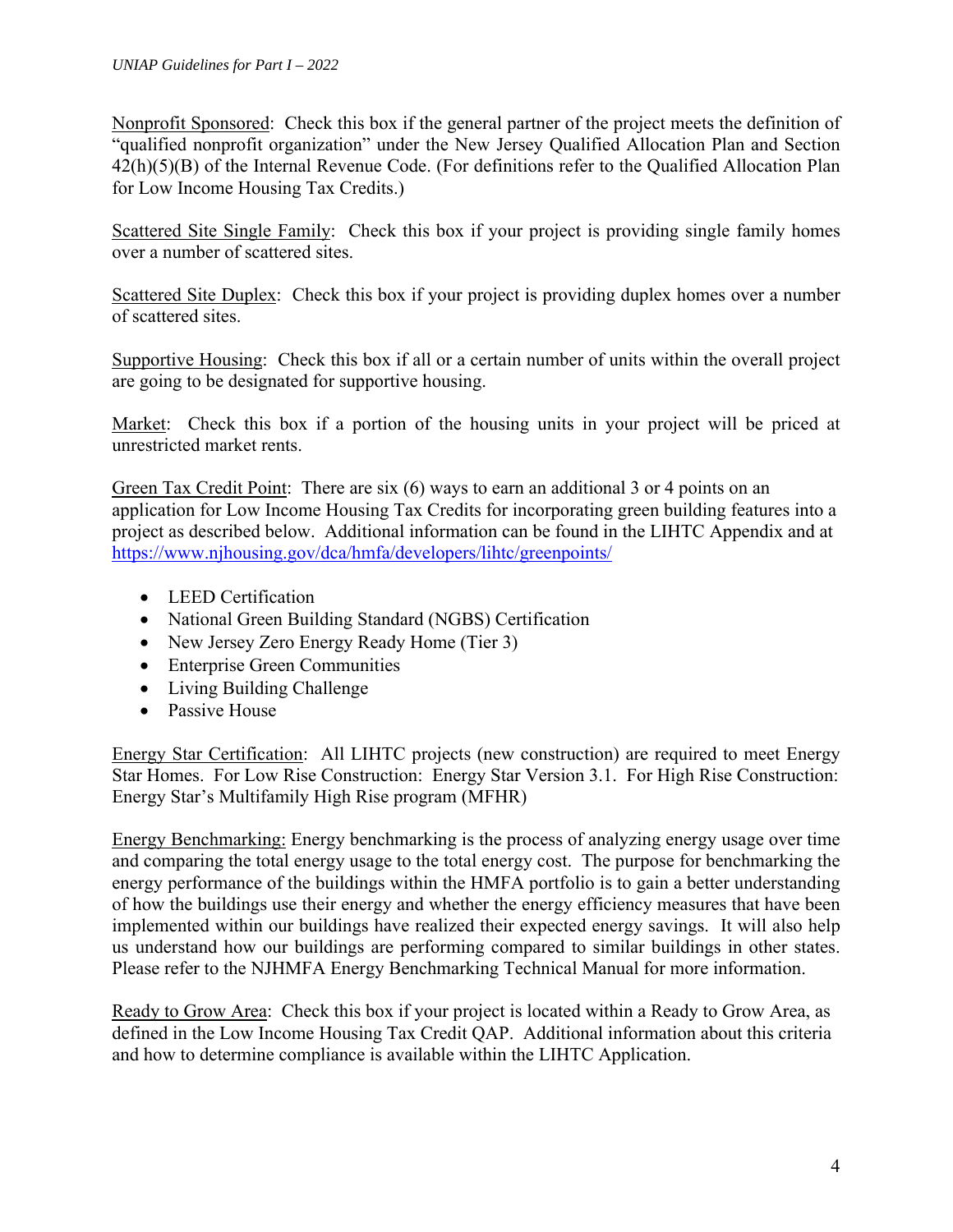Planning Area: Please identify the Planning Area in which your project is located as defined in the NJ State Development and Redevelopment Plan. To determine the Planning Area, use the web-based Site Evaluator 2.0 available from the NJ Business Portal website available on-line https://njdca.maps.arcgis.com/apps/webappviewer/index.html?id=b18e41a0e8da41369b71716df c9bbbbe

# **LEGISLATIVE DISTRICTS** (page 2)

Congressional: To find the U.S. Congressional District in which your project is located, go to http://www.house.gov/ and enter your project's zip code into the "Find Your Representative tool.

State Senate/Assembly: To find the NJ Legislative District for your project, go to http://www.njleg.state.nj.us/districts/municipalities.asp and search by the municipality in which your project is located.

# **DEVELOPMENT TEAM RESUMES** (pages 6-8)

"Applicant" or "Developer": The entity or individual who submits an application for financing from NJHMFA is known as the "Applicant" or "Developer".

"Borrower" or "Sponsor": An entity, formed by the applicant for project financing, that will enter into loan documents to secure the project's financing; such an entity is called the Sponsor and/or Borrower. The Applicant may be the managing member or general partner of the Borrower entity**.** Sponsoring/Borrowing entity must be formed for the sole purpose of owning and operating the project and shall own no other assets unrelated to the project.

Owner: The Sponsor and/or Borrower will be the Owner of the project that is the collateral for the NJHMFA financing.

Professional Planner: If a professional planner is listed, the executed contract shall be submitted. Only those costs determined by NJHMFA to be for planning purposes shall be recognized as a separate line item from the developer fee.

## **PROJECTS REQUESTING FINANCING FOR SUPPORTIVE HOUSING UNITS** (page 13)

# **Type of Housing**

Supportive Housing: "Permanent supportive housing" means a range of permanent housing options such as apartments, condominiums, townhouses, single and multi-family homes, shared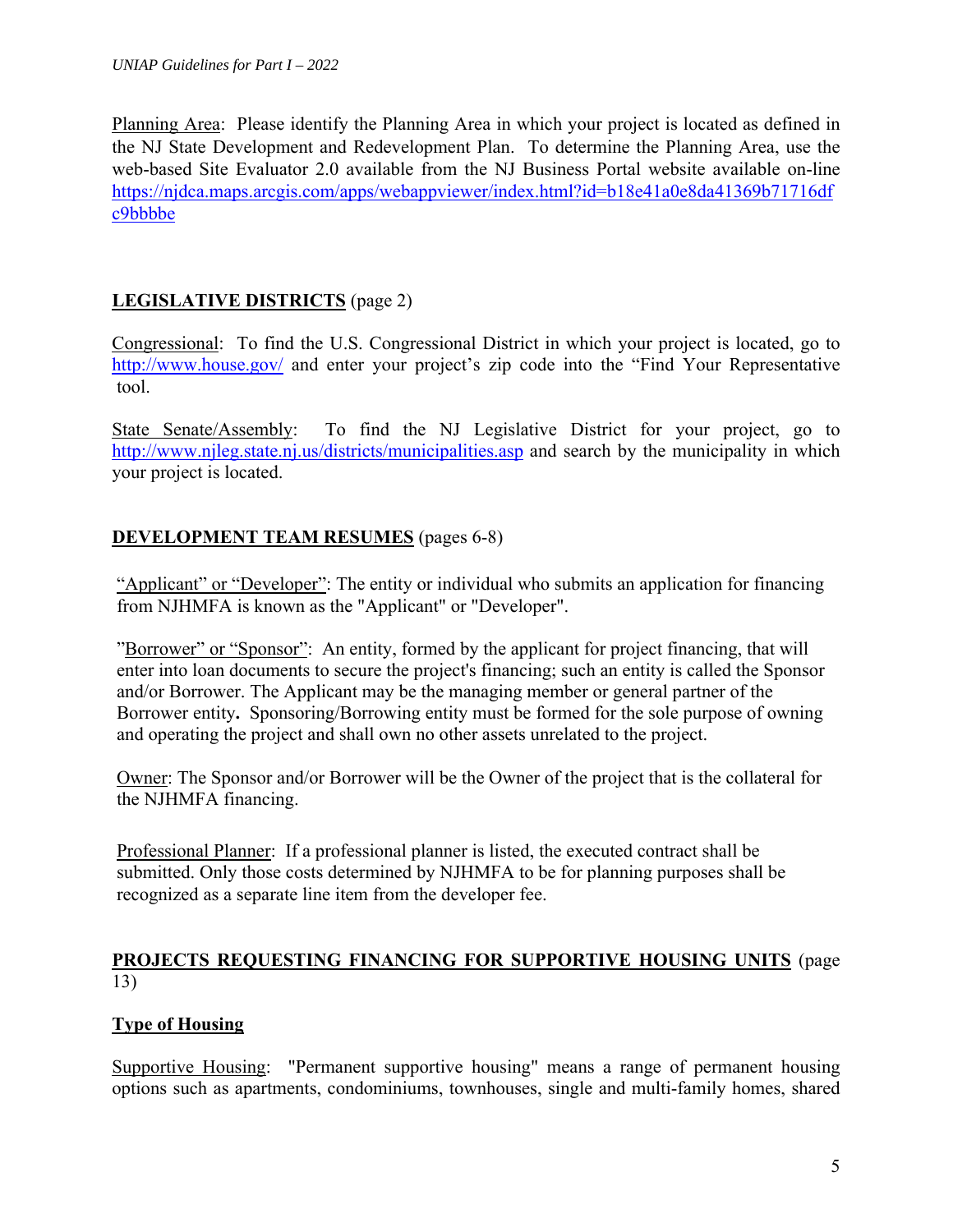living and supportive living arrangements that provide access to on-site or off-site supportive services for individuals and families who can benefit from housing with services. Permanent supportive housing has as its primary purpose assisting the individual or family to live independently in the community and meet the obligations of tenancy. Tenants may have individual or shared apartments and there is no limitation for length of tenancy. Participation in services offered is not a condition of tenancy.

Community Residence: "Community Residence" means group homes, supervised apartments, and other types of shared living environments that provide housing and treatment or specialized services needed to assist individuals with special needs to live in community settings. For purposes of the Special Needs Housing Trust Fund, community residences do not include assisted living facilities, nursing homes, transitional housing facilities or shelters.

## **LOW INCOME HOUSING TAX CREDIT APPLICATION INFORMATION** (p. 14)

## **9% Cycles Application Deadlines:**

| May 15, 2022:    | Hardship Reserve                                       |
|------------------|--------------------------------------------------------|
| August 31, 2022: | Family, Senior and Supportive Housing Cycles and Mixed |
|                  | Income Reserve                                         |

Family  $(9\%$  tax credits) – To apply to the Family Cycle, the development shall be non-age restricted.

Senior (9% tax credits) – Age-restricted projects may apply to this cycle and unless market area demographics demonstrate otherwise, one-bedroom units should comprise at least 85 percent of the project.

Supportive Housing (9% tax credits) – To apply to the Supportive Housing Cycle, your project shall rent 25% of the total project units to one or more targeted special needs populations. At a minimum, a supportive housing project must have a social service coordinator and a social services plan that addresses the needs of the identified special needs population.

Volume Cap Tax Credits (4% tax credits) – To apply for Volume Cap Tax Credits, your project shall be financed by tax-exempt bonds and qualify for tax credits pursuant to Section 42(h)(4) of the Internal Revenue Code. *Applications shall be submitted at least one month prior to bond sale.* 

Mixed Income Reserve – Mixed income projects located in Targeted Urban Municipalities (TUMs) that are up to 55% affordable may apply for this non-competitive reserve of 9% credits. Approximately 40% of the credits in the Family Cycle are available for Mixed Income Reserve projects. The tax credit units must demonstrate at least a 20% market advantage over the market